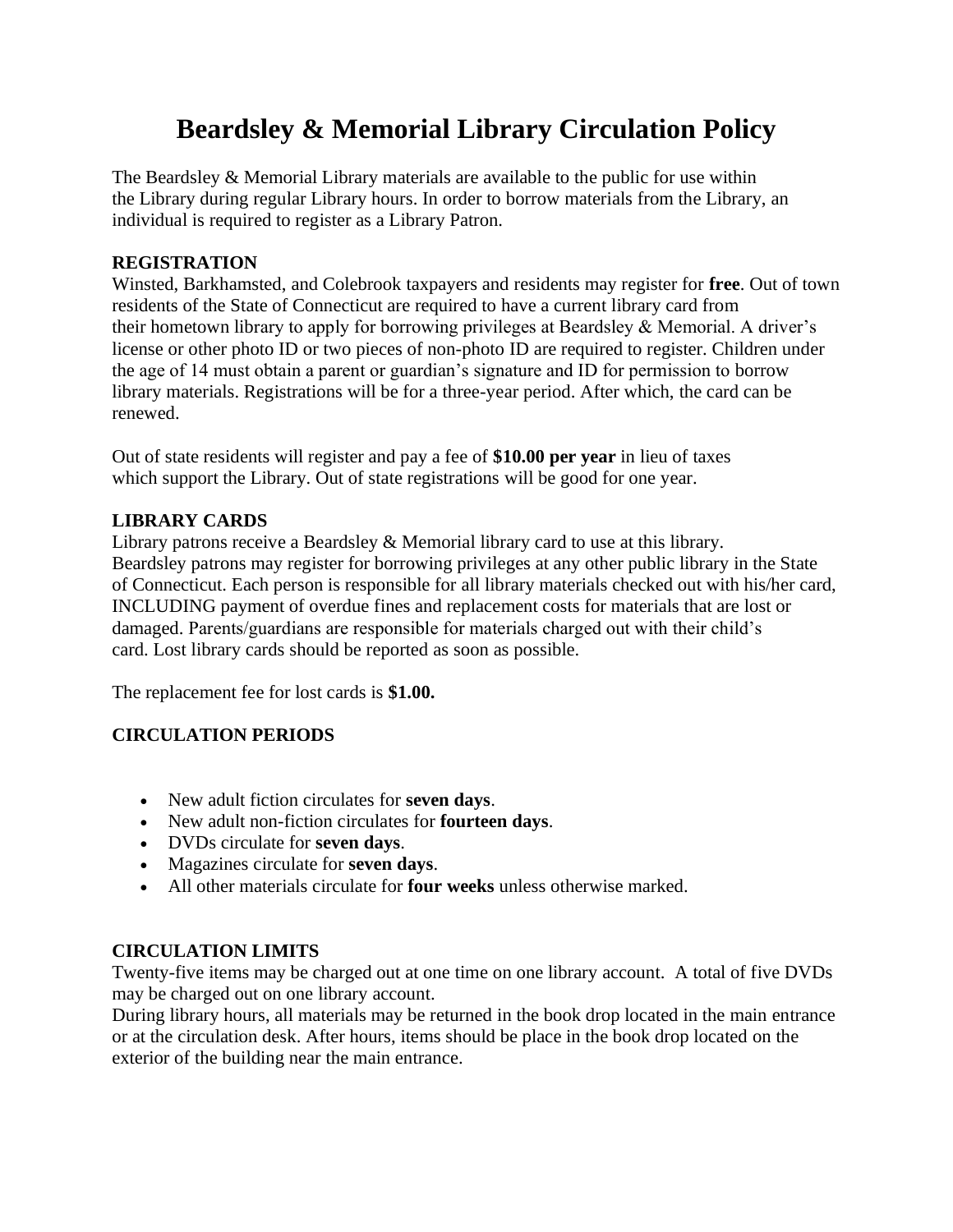#### **OVERDUE FINES**

- Books, magazines, audiobooks, and DVDs have an overdue fine of **\$0.10 per day**.
- Museum passes have an overdue fine of **\$1.00 per day**.
- The maximum fine a library patron can accrue before receiving a RESTRICTED status is **\$10.00.**

Restricted patrons are unable to reserve or check out library materials and are not permitted to use library computers.

The Library sends overdue notices via regular mail or email every two weeks. Patrons with overdue materials on reserve for another patron will be telephoned as a reminder to return the materials immediately. In the event that the patron does not respond to two overdue notices, a final notice with a bill for replacement costs will be mailed. The patron's account will be restricted, and computer privileges suspended until all replacement costs are paid OR the materials are returned.

#### **LOST MATERIALS**

Patrons are responsible for all lost materials checked out on their library card. Patrons will be billed the cost of the item plus a \$5.00 processing fee per item. In the event the patron locates the item and returns it with the receipt of payment before the replacement item has been ordered, a refund will be given. In no event shall any refund be made more than 90 days after the date of the receipt.

#### **RENEWALS**

Materials are automatically renewed for one loan period on the due date if there are no holds waiting. Patrons may also renew by calling the library or by accessing their account online through our website:

www.beardsleylibrary.org.

#### **RESERVES**

Patrons may request to reserve any circulating item. Reserves will be taken on a first-come firstserved basis. Patrons will be notified by telephone and/or email when the item is available to them. Items "on hold" will be kept at the circulation desk for one week. If a patron requests an item to be purchased, a hold will be placed for the item when it comes in. All purchase requests are at the discretion of the Library Director.

#### **INTER-LIBRARY LOANS**

Patrons may request materials from other Connecticut libraries. Inter-library loans (ILL) and deliveries are part of the Connecticut State Library system. Patrons can make requests directly online or by filling out an ILL request slip. Circulation periods are dependent on the lending library's policy. Renewal of an inter-library loan is dependent on the lending library's approval. Patrons must contact one of Beardsley's ILL coordinators to request a renewal.